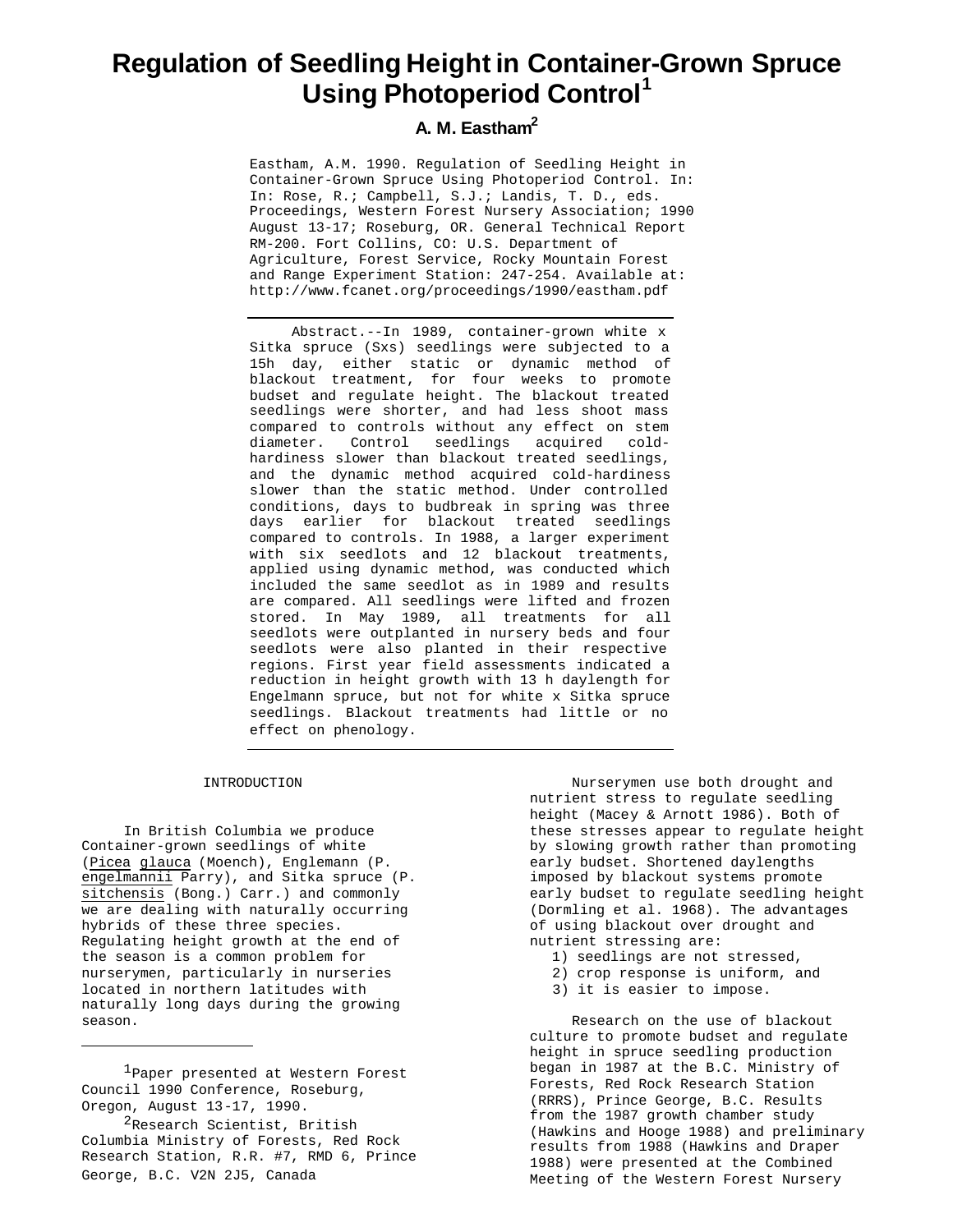Associations held August 8-11, 1988 in Vernon, B.C. This paper presents some of the results from experiments conducted during 1988 and 1989, including first year field performance of blackout cultured seedlings.

# **OBJECTIVE**

Experiments were conducted at RRRS, a northern latitude research facility (lat. 530 45'N; long. 1220 41'W), to determine the effect of short day treatments on height growth of spruce seedlings in order to provide nurserymen with operational guidelines for length of day (hours) and duration (weeks) of blackout treatment. The effects of blackout culture on cold-hardiness, dormancy, and field performance were also investigated.

#### MATERIALS AND METHODS

Spruce seeds (Sxs) of 5L3958 (Lat. 55° OO'N, Long. 128° 45'W; Elevation 400 m) from the Prince Rupert Region were stratified at 2°C for three weeks prior to sowing March 16, 1989 in BC/CFS 313 styroblocks using a 2:1 peat:vermiculite (v/v) growing mix. The styroblocks were placed in a research polyhouse at the Red Rock Research Station, Prince George, B.C. and grown using the culture described by Hawkins and Draper, 1988. Seedlings were grown under a 23h photoperiod until blackout treatments began on June 28, 1989.

The blackout treatments were ambient (control), and a 15h daylength for four weeks applied using either the static or the dynamic method of imposing short days (fig. 1). The static method is simply a constant night length for a given period of time and is the standard method used in crop production. The dynamic method parallels the natural declining day length over the treatment period so that the daylength gradually shortens during the weeks of treatment, offset from the ambient daylength by a predetermined, constant number of hours.

Following treatment, seedlings were grown in the polyhouse under ambient conditions until lift. The lift date (Nov. 24, 1989) for all seedlings was based on the results of freezer tests conducted every one to two weeks starting Sept. 15, 1989.



Figure 1. --The natural daylength (includes civil twilight) at RRRS  $(\Box)$ , showing the daylengths imposed by the static  $(\triangle)$  and dynamic  $(+)$ blackout treatments for four weeks from June 28 to July 27, 1989.

Ten seedlings per treatment were selected at random and exposed to three or four preset temperatures during each test with a constant  $5^{\circ}$ C h<sup>-1</sup> ramp and 5 min soak at each plateau temperature. The temperatures used on each date were decreased gradually as seedlings acquired cold hardiness. Following freezing, 5 seedlings from each treatment were potted into 1-gal nursery pots for a total of two pots per treatment. Seedlings were placed in controlled environment growth chambers and assessed one week later for percent foliage browning. At lift, 150 seedlings per treatment were systematically selected and measured for height, stem diameter, shoot dry weight, and root dry weight. As well, 15 blocks for each treatment were assessed for percent of seedlings reflushing. Following lift, seedlings were stored at -2°C until spring 1990.

Twenty seedlings per treatment were selected at random from storage in May 1990, potted with five seedlings per pot and placed in controlled environment chambers for determination of days to budbreak (DBB) and root growth capacity (RGC). Two pots were placed in a chamber with day/night temperatures of 25°C/20°C, and two in a chamber with 15°C/5°C.

In 1988, spruce seedlings from six seedlots were exposed to four blackout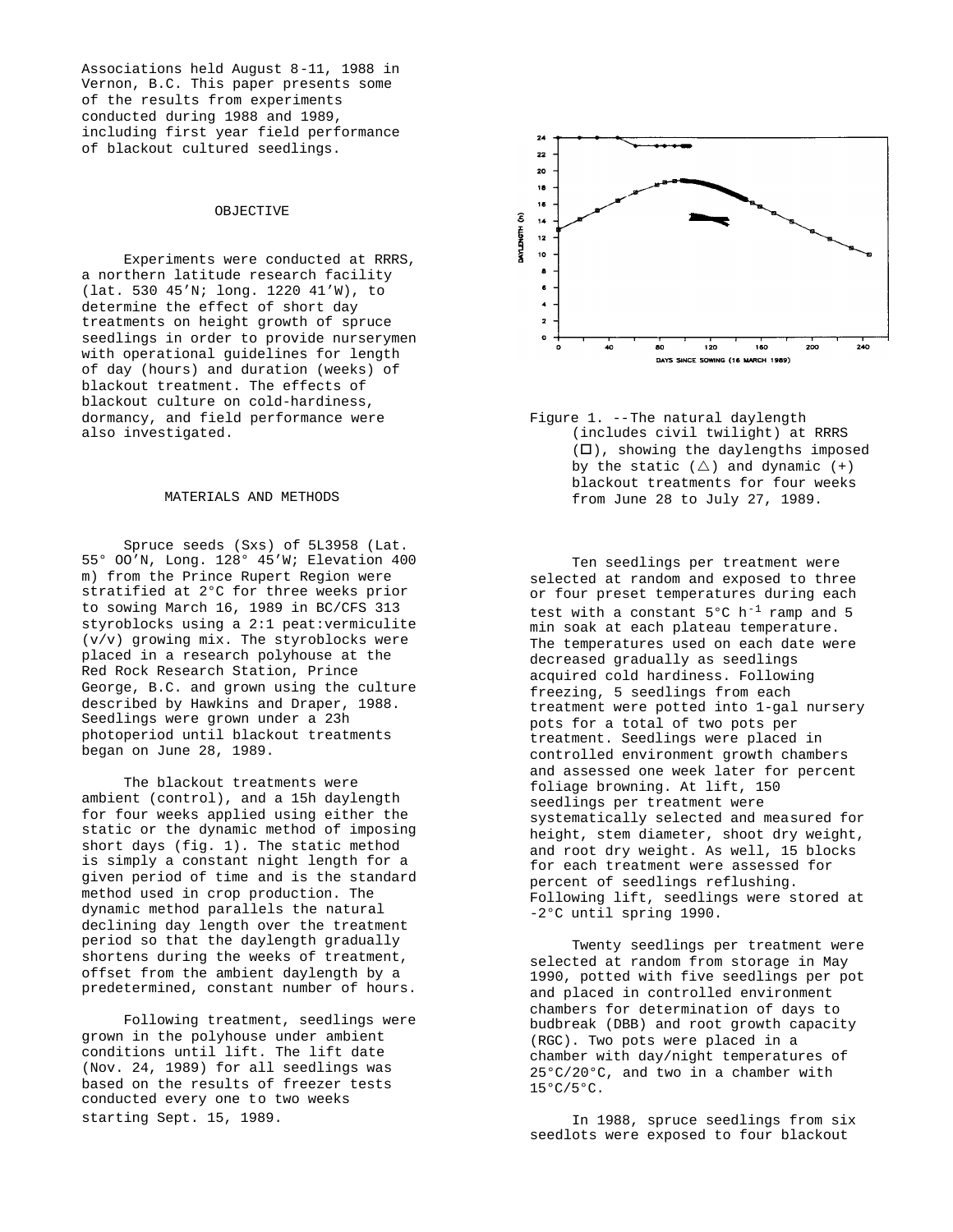daylengths, each applied for three durations as described by Hawkins and Draper, 1990. All seedlings were lifted and frozen stored.

On May 13, 1989, 99 seedlings per treatment were outplanted at RRRS and terminal bud phenology assessed using the codes in Table 1. End of season height and stem diameter increment were determined on 54 seedlings per treatment.

Table l.--Phenology coding and description of each code used during the first field season following outplanting of blackout treated spruce seedlings.

| Code | Description                 |
|------|-----------------------------|
| 0    | resting spring terminal bud |
| 1    | bud swell                   |
| 2    | bud flush/shoot elongation  |
| 3    | lateral buds forming        |
| 4    | terminal buds forming       |

5 resting fall terminal bud

As well, four seedlots were outplanted in their respective regions through the cooperation of the Regional Forest Science staff. This paper reports the terminal bud phenology, and seedling height and stem diameter increment after the first year in the field for Engelmann spruce seedlot 4311 (Lat 50° 55', Long. 120° 05'; Elevation 1435 m) from the Kamloops Region. Twenty-five seedlings per each of the seven original blackout treatments were planted May 30, 1990, at McGillivray Lake in the ESSFdc2<sup>1</sup> elevation 1480 m; aspect SE; logged 1987 and blade scarified.

#### RESULTS

#### Static vs Dynamic 1989

The 15h for four week blackout treatments resulted in spruce seedlings that were shorter and had lower shoot

dry weight compared to untreated seedlings (table 2). Stem diameter and root dry weight appeared unaffected by treatment, but the shoot:root ratio was lower for treated seedlings due to the decrease in shoot dry weight. The control seedlings, if graded using the B.C. stock specifications<sup>1</sup>, would have been overheight (maximum = 300 mm) and culled for low root dry weight (cull = 0.5g).

Seedlings subjected to the static blackout treatment (constant 15h day) were significantly shorter with greater stem diameter, compared to those subjected to the dynamic blackout treatment (table 2). With both methods of applying blackout, reflushing occurred in 26-30% of the seedlings for static and dynamic respectively. The static treatment tended to have greater root dry weight and shoot dry weight but not significantly different from the dynamic treatment.

Cold-hardiness was acquired earlier in the growing season by blackout treated seedlings (fig. 2), and the static method appeared to accelerate the acquisition compared to the dynamic method. By Nov. 17, 1989 (just prior to lifting) 55% of the foliage on control seedlings was killed by a test temperature of -18°C compared to only 35% for the dynamic treatment, and 4% for the static treatment. Eleven days later (Nov. 28) the percent injury was down to only 18% for both control seedlings and those subjected to the dynamic blackout, and the seedlings from the static treatment remained at 3-4%.

After six months of frozen storage, the DBB for control seedlings was three days longer than for blackout treated seedlings (table 3) under warm temperature conditions (25°C/20°C D/N). With the cooler temperature regime of 15°C day and 5°C night, the treatment differences in DBB disappeared (table 3), and with either regime there was no difference between static and dynamic.

## First year field performance

First year field height growth and stem diameter increment appeared to be unaffected by the blackout treatments they received during the nursery culture

1B.C. Ministry of Forests, Silviculture Branch 1989 Stock Specifications for Sitka spruce crosses stock type PSB3l3A/B.

<sup>&</sup>lt;sup>1</sup>B.C. Ministry of Forests Biogeoclimatic Zones Classification System.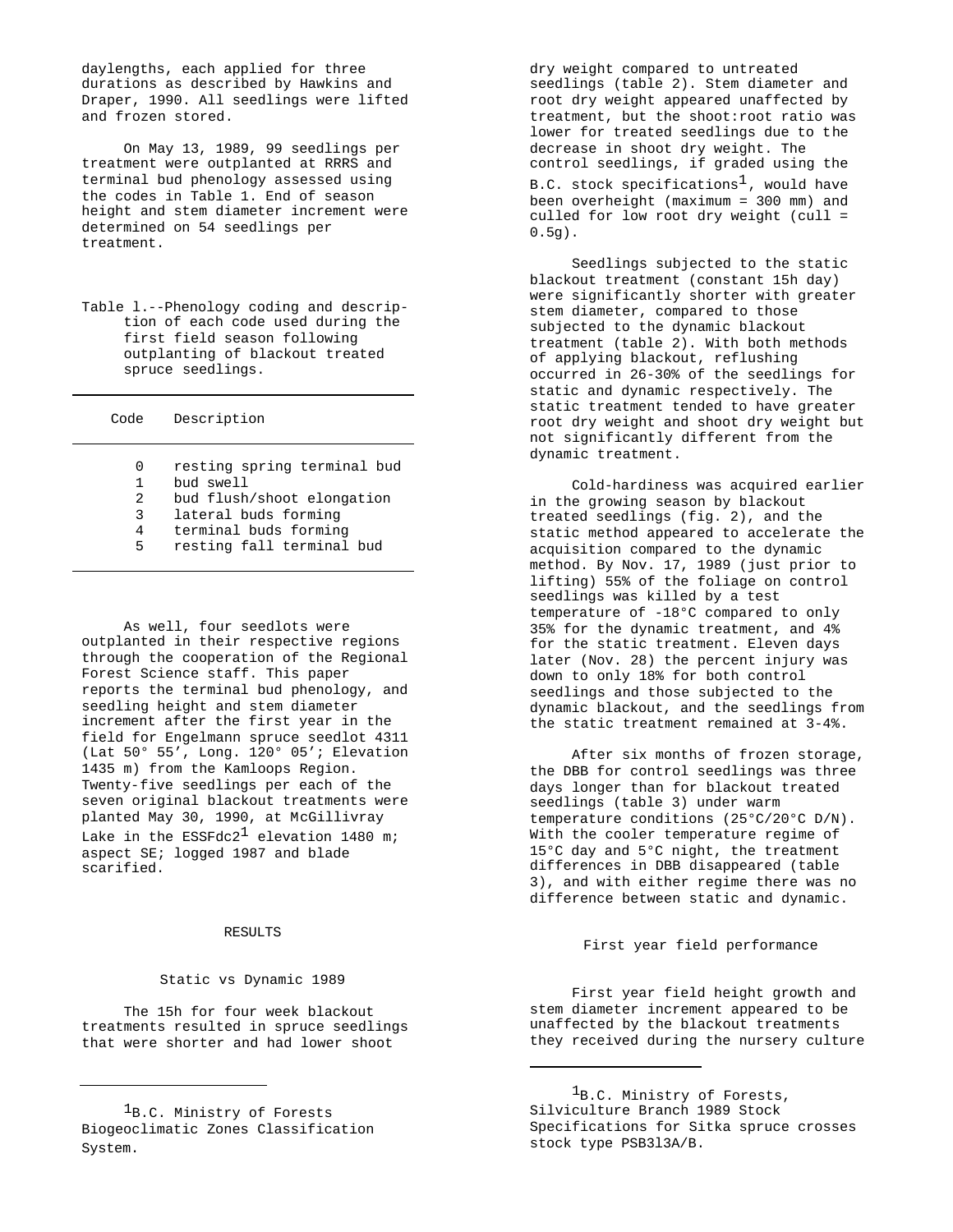Table 2.---End of season seedling height, stem diameter, shoot dry weight (SDW), root dry weight (RDW) and root:shoot ratio following a 15 hour day blackout treatment for four weeks starting June 28, 1989 for SL3958.

| Blackout<br>Treatment | Height<br>(mm)  | Stem dia.<br>(mm) | SDW<br>(mq) | <b>RDW</b><br>(mq) | Ratio<br>S:R |
|-----------------------|-----------------|-------------------|-------------|--------------------|--------------|
| Control               | $386 + 5.5^{1}$ | $3.2 + 0.05$      | 2489 + 85   | $494 + 22$         | 5.0          |
| Dynamic               | $283 + 6.3$     | $3.2 + 0.06$      | $2011 + 77$ | $508 + 23$         | 4.0          |
| Static                | $265 + 6.0$     | $3.4 + 0.06$      | $2030 + 80$ | $546 + 23$         | 3.7          |

 $1$ Mean + SE, n = 150.



Figure 2.--Development of cold hardiness expressed as percent mean foliage browning assessed one week after frost hardiness tests for control and blackout treated spruce seedlings, SL3958. Test temperature on Sept. 27 and Oct. 19 was -l3°C, on Nov. 1 was -l7°C, and on Nov. 17 and Nov. 28 was -18°C.

for Engelmann spruce seedlings SL4311 (table 4). The trend for Sitka x white spruce seedlings showed an increase in first year height growth with both 13h and 15h photoperiods compared to 17h and controls. Averaging over treatment duration (weeks), the 13h photoperiod increased 149 mm in height and the 15h increased 146 mm compared to 116 mm and 91 mm for 17h and control, respectively (table 4). Stem diameter increment remained unaffected by blackout treatment.

Table 3.--Days to budbreak of spruce seedlings (SL 3958) in spring 1990 following frozen storage for control, dynamic, and static blackout treatments with the tests conducted at two temperatures (day/night)

| Blackout<br>Treatment | Days to budbreak<br>25°C/20°C | $15^{\circ}$ C/5 $^{\circ}$ C |
|-----------------------|-------------------------------|-------------------------------|
| Control               | $10 + 1.0^1$                  | $11 + 0.5$                    |
| Dynamic               | $7 + 0.4$                     | $11 + 0.4$                    |
| Static                | $7 + 0.5$                     | $10 + 0.5$                    |

 $1$ Mean  $+$  SE, rep = 5 seedlings, n=2

The opposite effect was observed for SL4311 when planted in a regeneration site (table 5). The height growth for the 13h photoperiod was 111 mm (2 wk + 6 wk) compared to 130, 140, and 128 mm for 15h, 17h, and control treatments, respectively. Again, there appeared to be no effect on stem diameter growth due to blackout treatment during the nursery culture year.

Terminal bud phenology during the first year in the field was not affected by nursery blackout treatments for Engelmann spruce seedlings (table 6). On June 12, 1990 100% of all treated seedlings had flushed and 80% of the controls. However, within the next six days all the controls had flushed as well. By Aug. 22, 1990, all seedlings in all treatments had set bud with the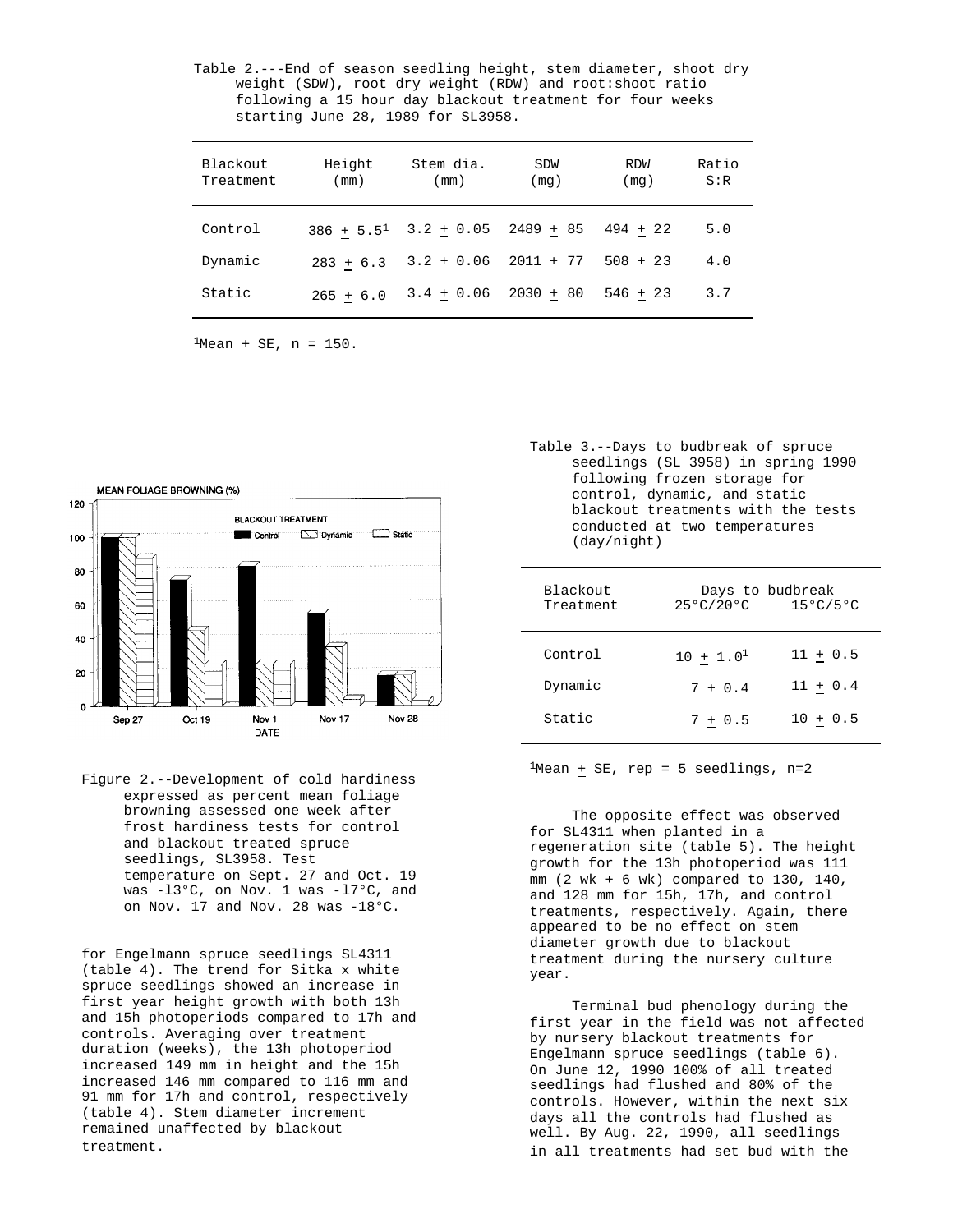Table 4.—Seedling height increment and stem diameter increment following first year in the nursery bed at Red Rock Research Station for two seedlots 4311 and 3958, Engelmann spruce and sitka x white hybrid spruce, respectively.<sup>1</sup>

|    |               |                                                 | Height increment (mm) Diameter increment (mm) |                                                                               |             |
|----|---------------|-------------------------------------------------|-----------------------------------------------|-------------------------------------------------------------------------------|-------------|
|    | day (h) weeks | Treatment SL 4311 SL 3958 SL 4311 SL 3958       |                                               |                                                                               |             |
| 13 | 2<br>4<br>6   | $123 + 6^2$<br>$140 + 21$<br>$126 + 10$         | $138 + 15$<br>$166 + 18$<br>$144 + 14$        | $3.6 + 0.6$ $2.5 + 0.5$<br>$4.4 + 0.4$ $3.5 + 0.3$<br>$4.2 + 0.3$ $3.9 + 0.2$ |             |
| 15 | 2<br>4<br>6   | $148 + 4$<br>$132 + 11$<br>$163 + 10$           | $129 + 5$<br>$157 + 9$<br>$153 + 8$           | $3.5 + 0.2$ $3.2 + 0.4$<br>$3.8 + 0.4$ $3.1 + 0.3$<br>$3.9 + 0.1$ 4.0 + 0.4   |             |
| 17 | 2<br>4<br>6   | $135 + 5$<br>$126 + 4$<br>$152 + 12$            | 97 $+$ 4<br>$115 + 1$<br>$135 + 6$            | $3.3 + 0.2$ $3.4 + 0.1$<br>$3.1 + 0.4$ $3.6 + 0.4$<br>$4.0 + 0.3$ $3.1 + 0.2$ |             |
| 19 | 2<br>4<br>6   | $138 + 4$<br>$\frac{151 + 3}{155}$<br>$135 + 5$ | $81 + 13$<br>$95 + 1$<br>$98 + 4$             | $3.7 + 0.3$ $2.7 + 0.2$<br>$3.8 + 0.2$ $3.3 + 0.1$<br>$3.2 + 0.6$             | $2.6 + 0.5$ |

<sup>1</sup>Hawkins and Draper, 1990  $2$ Mean + SE, rep = 18 seedlings, n = 3

Table 5.--Mean seedling height increment and stem diameter increment following first year outplanting in Kamloops Region for Engelmann spruce SL4311

|         | day (h) weeks (mm) | Treatment Height inc. | Diameter inc.<br>(mm) |
|---------|--------------------|-----------------------|-----------------------|
| 13      | 2                  | 115 $+ 7^1$           | $1.4 + 0.06$          |
|         | 6                  | $107 + 2$             | $1.7 + 0.05$          |
| 15      | 2                  | $135 + 6$             | $1.4 + 0.04$          |
|         | 6                  | $125 \pm 5$           | $1.7 + 0.07$          |
| 17      | 2                  | $140 + 5$             | $1.4 + 0.08$          |
|         | 6                  | $140 + 5$             | $1.5 + 0.04$          |
| Control |                    | $128 + 5$             | $1.4 + 0.08$          |

 $1$ Mean + SE, rep = 5 tree row, n=5.

exception of the 13h 2 wk treatment which had 5% of the seedlings without a resting terminal bud. Within one week 100% of the 13h 2 wk treatment seedlings had a final terminal bud, and no reflushing occurred during the rest of the growing season.

In the nursery bed at RRRS, the same seedlot showed the same phenology at budflush, i.e., no treatment effect (table 7). Terminal bud scale formation began nine weeks after planting (mid-July), and resting terminal buds developed in mid-August, 14 weeks after planting. However, in mid-August, reflushing was observed on seedlings from both the 13h, and 15h, for 2 wk and 6 wk treatments (table 7). This resulted in as much as a 14 day delay in final budset in the 13h photoperiod for the longest duration (6 wks).

The Sitka x white hybrid seedlings SL3958 continued to elongate longer into the growing season and did not start the final budset stage (stage 5) until mid-Sept. for control seedlings, and even later in Sept. and Oct. for treated seedlings (table 8). Seedlings from the 13h photoperiod appeared to set bud even later than either the 15h or 17h photoperiods.

# DISCUSSION

A complete report of the 1988 experiment which included SL3958 and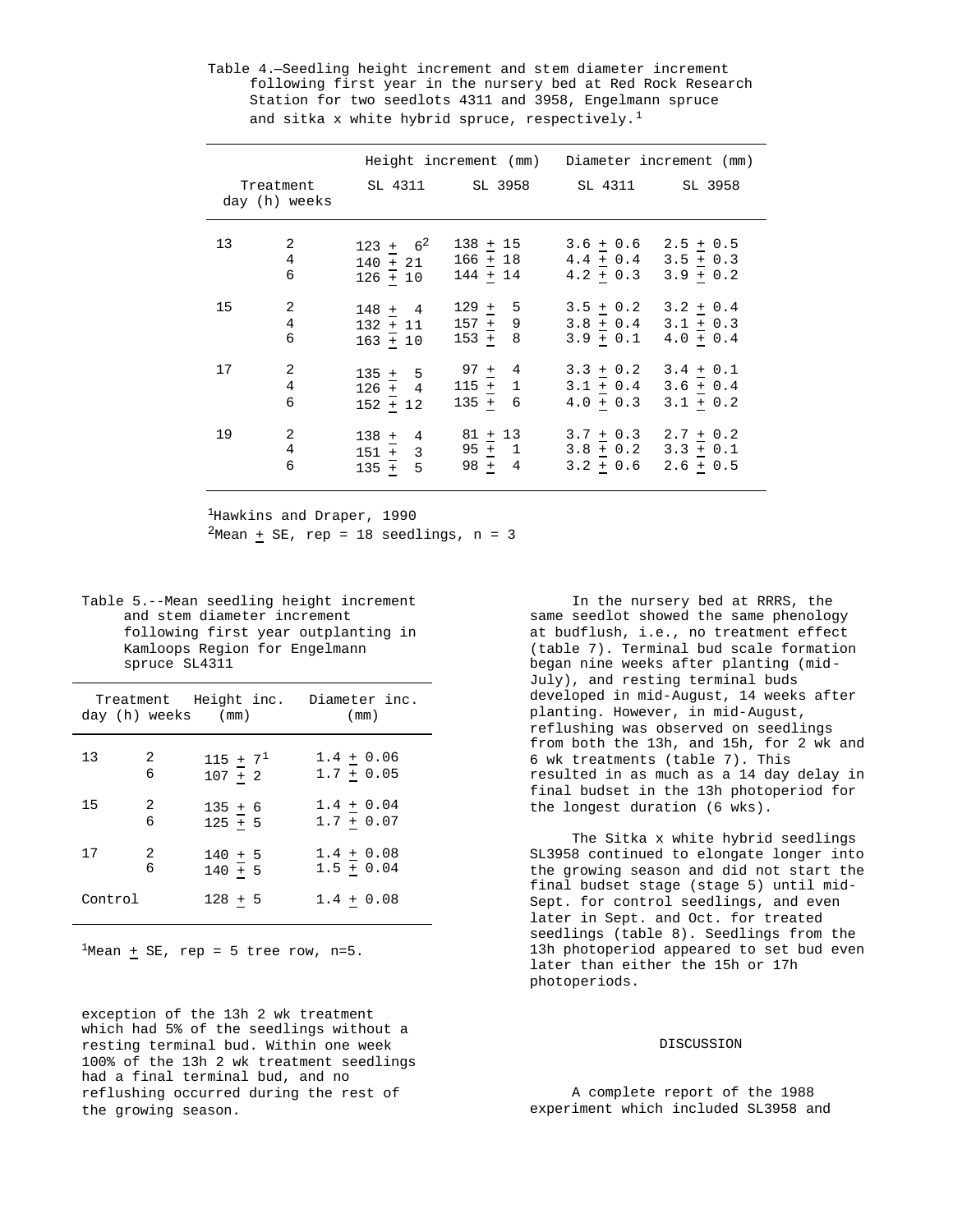| Blackout<br>Treatment day<br>weeks |      |             |                |                |                                  | Phenology $Code\perp$ |                |                |             |              |  |  |
|------------------------------------|------|-------------|----------------|----------------|----------------------------------|-----------------------|----------------|----------------|-------------|--------------|--|--|
| 13 <sub>h</sub>                    | 2 wk | $\mathbf 0$ | 2              | 2              | 2                                | 3                     | 3              | 4              | 5           | 5            |  |  |
|                                    | 6 wk | $\Omega$    | 2              | $\overline{2}$ | 2                                | 3                     | $\overline{3}$ | 4              | 5           | 5            |  |  |
| 15 <sub>h</sub>                    | 2 wk | $\mathbf 0$ | 2              | 2              | 2                                | $\mathsf 3$           | 3              | 4              | 5           | 5            |  |  |
|                                    | 6 wk | $\Omega$    | 2              | $\overline{a}$ | 2                                | $\overline{3}$        | $\overline{3}$ | $\overline{4}$ | 5           | 5            |  |  |
| 17 <sub>h</sub>                    | 2 wk | $\mathbf 0$ | 2              | 2              | 2                                | 3                     | 3              | 4              | 5           | 5            |  |  |
|                                    | 6 wk | $\Omega$    | $\overline{a}$ | $\overline{a}$ | 2                                | 3                     | $\overline{3}$ | $\overline{4}$ | 5           | 5            |  |  |
| Control                            |      | $\mathbf 0$ | 2              | 2              | 2                                | 3                     | 3              | $\overline{4}$ | 5           | 5            |  |  |
| Julian Day<br>Month                |      | 150<br>May  | 163            | 170<br>June    | 182<br>1989 field growing season | 194<br>July           | 205            | 220            | 234<br>Aug. | 248<br>Sept. |  |  |

Table 6.--Spruce seedling terminal bud modal phenology class during the first year in the field in Kamloops Region. Seedlings were produced in 1988 at RRRS using four daylengths and two durations of blackout culture.

Codes as described in Table 1.

Table 7.--Spruce seedling terminal bud modal phenology class during the first year in the nursery bed at RRRS for SL4311. Seedlings were produced in 1988 using four daylengths and three duration of blackout culture<sup>1</sup>.

| Blackout<br>Treatment<br>day weeks |      | Phenology Code <sup>2</sup> |              |                |                |                |                                  |                |      |                |                      |     |                  |
|------------------------------------|------|-----------------------------|--------------|----------------|----------------|----------------|----------------------------------|----------------|------|----------------|----------------------|-----|------------------|
| 13 h                               | 2 wk | $\Omega$                    | $\mathbf{1}$ | $\mathbf{1}$   | 2              | 2              | 3                                | 4              | 4    | (4)            | 3                    | 4   | 5                |
|                                    | 4 wk | $\Omega$                    | $\mathbf{1}$ | $\overline{2}$ | $\overline{2}$ | 2              | $\mathsf 3$                      | 3              | 4    | $\overline{4}$ | 5                    | 5   | 5                |
|                                    | 6 wk | 0                           | $\mathbf{1}$ | $\overline{2}$ | $\overline{2}$ | $\overline{2}$ | $\overline{3}$                   | $\overline{3}$ | 4    | (4)            | (5)                  | 4   | 5                |
| 15 h                               | 2 wk | $\mathbf 0$                 | $\mathbf 1$  | $\mathbf 1$    | 2              | $\overline{2}$ | 3                                | 4              | 4    | (4)            | 4                    | 5   | 5                |
|                                    | 4 wk | $\mathbf 0$                 | $\mathbf{1}$ | $\mathbf{1}$   | 2              | $\overline{2}$ | $\mathbf{3}$                     | 3              | 4    | $\overline{4}$ | 4                    | 5   | 5                |
|                                    | 6 wk | 0                           | $\mathbf{1}$ | $\mathbf{1}$   | 2              | 3              | $\overline{3}$                   | $\overline{3}$ | 4    | (4)            | 5                    | 5   | 5                |
| 17 <sub>h</sub>                    | 2 wk | 0                           | 1            | $\mathbf 1$    | 2              | 2              | 3                                | 3              | 4    | 4              | 5                    | 5   | 5                |
|                                    | 4 wk | $\Omega$                    | $\mathbf{1}$ | $\mathbf{1}$   | 2              | $\overline{a}$ | $\mathsf 3$                      | 3              | 4    | $\overline{4}$ | 4                    | 5   | 5                |
|                                    | 6 wk | 0                           | $\mathbf{1}$ | $\mathbf{1}$   | $\overline{2}$ | $\overline{2}$ | $\overline{3}$                   | $\overline{3}$ | 4    | $\overline{4}$ | 5                    | 5   | 5                |
| 19 h                               | 2 wk | 0                           | $\mathbf{1}$ | $\mathbf{1}$   | 2              | 2              | 3                                | 3              | 5    | 5              | 5                    | 5   | 5                |
|                                    | 4 wk | $\Omega$                    | $\mathbf{1}$ | $1\,$          | 2              | 2              | $\mathbf{3}$                     | 4              | 4    | 4              | 5                    | 5   | 5                |
|                                    | 6 wk | $\mathbf 0$                 | $\mathbf{1}$ | $\mathbf{1}$   | $\overline{2}$ | $\overline{2}$ | $\overline{3}$                   | $\overline{4}$ | 4    | $\overline{4}$ | 5                    | 5   | 5                |
| Julian Day<br>Month                |      | 133                         | 139<br>May   | 149            | 157            | 171<br>June    | 180<br>1989 field growing season | 194            | July | 209            | 223<br>235<br>August | 249 | 275<br>September |

Adapted from Hawkins and Draper, 1990.

<sup>2</sup>Codes described in table 1.

 $3B$ rackets indicate >20% terminal bud flushing.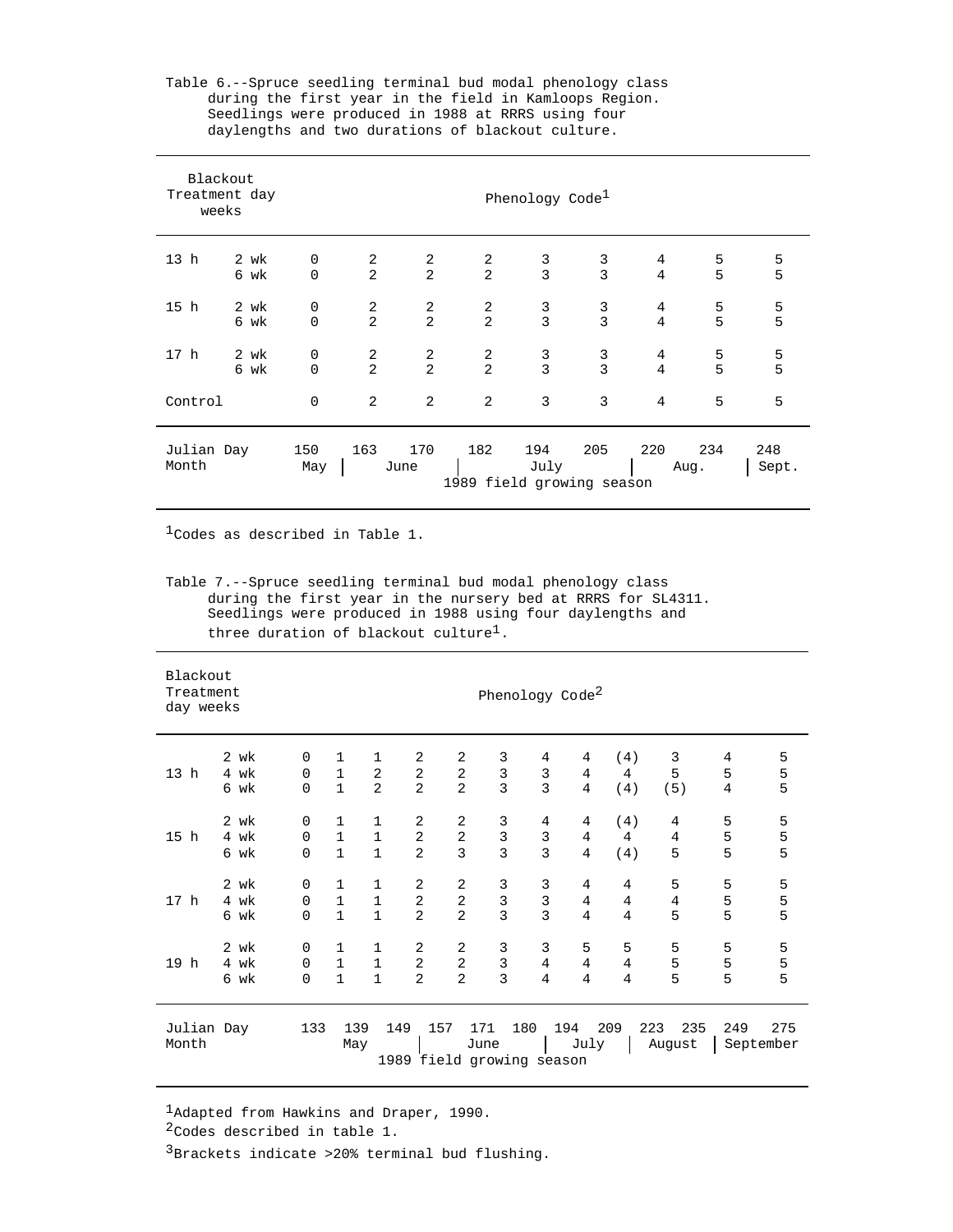| Blackout<br>Treatment<br>day weeks |                      |                                 |                                              |                          |                          |                          | Phenology Code <sup>2</sup>         |                    |                    |                                            |                                   |                |                  |
|------------------------------------|----------------------|---------------------------------|----------------------------------------------|--------------------------|--------------------------|--------------------------|-------------------------------------|--------------------|--------------------|--------------------------------------------|-----------------------------------|----------------|------------------|
| 13 <sub>h</sub>                    | 2 wk<br>4 wk<br>6 wk | $\mathbf 0$<br>0<br>$\mathbf 0$ | $\mathbf{1}$<br>$\mathbf{1}$<br>$\mathbf{1}$ | 2<br>2<br>$\overline{2}$ | 2<br>2<br>$\overline{a}$ | 2<br>2<br>$\overline{2}$ | 3<br>$\mathbf{3}$<br>$\overline{3}$ | 3<br>$\frac{3}{3}$ | 3<br>$\frac{3}{3}$ | 3<br>$\begin{array}{c} 3 \\ 3 \end{array}$ | 3<br>$\mathsf{3}$<br>$\mathbf{3}$ | 4<br>4<br>4    | 5<br>4<br>4      |
| 15 h                               | 2 wk                 | $\mathbf 0$                     | $\mathbf{1}$                                 | $\mathbf{1}$             | 2                        | 2                        | 2                                   | 3                  | 3                  | 3                                          | 4                                 | 4              | 5                |
|                                    | 4 wk                 | $\mathbf{0}$                    | $\mathbf{1}$                                 | 2                        | $\overline{2}$           | $\overline{2}$           | $\mathbf{3}$                        | $\overline{3}$     | $\overline{3}$     | $\overline{3}$                             | 4                                 | $\overline{4}$ | 5                |
|                                    | 6 wk                 | $\mathbf 0$                     | $\mathbf{1}$                                 | $\mathbf{1}$             | $\overline{2}$           | 2                        | $\overline{3}$                      | $\overline{3}$     | 3                  | $\overline{3}$                             | 3                                 | 4              | $\overline{4}$   |
| 17 <sub>h</sub>                    | 2 wk                 | $\mathbf 0$                     | $\mathbf 1$                                  | $\mathbf 1$              | 2                        | 2                        | 2                                   | 3                  | 4                  | 4                                          | 4                                 | 4              | 5                |
|                                    | 4 wk                 | $\Omega$                        | $\mathbf 1$                                  | $\overline{a}$           | $\overline{a}$           | $\overline{a}$           | $\overline{a}$                      | $\overline{3}$     | $\mathbf{3}$       | $\overline{3}$                             | 4                                 | 4              | 5                |
|                                    | 6 wk                 | $\mathbf 0$                     | $\mathbf{1}$                                 | $\overline{2}$           | $\overline{2}$           | $\overline{a}$           | $\overline{2}$                      | 3                  | $\overline{3}$     | $\overline{3}$                             | $\overline{3}$                    | 4              | $\overline{4}$   |
| 19 h                               | 2 wk                 | $\mathbf 0$                     | $\mathbf 1$                                  | 1                        | 2                        | 2                        | 2                                   | 3                  | 4                  | 4                                          | 4                                 | 5              | 5                |
|                                    | 4 wk                 | $\mathbf 0$                     | $\mathbf 1$                                  | $\mathbf{1}$             | $\overline{2}$           | $\sqrt{2}$               | 2                                   | 3                  | $\mathbf{3}$       | 3                                          | 3                                 | 4              | 5                |
|                                    | 6 wk                 | $\mathbf 0$                     | $\mathbf{1}$                                 | $\mathbf{1}$             | $\overline{a}$           | $\overline{a}$           | $\overline{2}$                      | $\overline{3}$     | $\overline{3}$     | $\overline{4}$                             | 4                                 | 4              | 5                |
| Julian Day<br>Month                |                      | 133                             | 139<br>May                                   | 149                      | 157                      | 171<br>June              | 180<br>1989 field growing season    | 194                | 209<br>July        | 223                                        | 235<br>August                     | 249            | 275<br>September |

Table 8.--Spruce seedling terminal bud modal phenology class during the first year in the nursery bed at RRRS for SL3958. Seedlings were produced in 1988 using four daylengths and three durations of blackout culture<sup>1</sup>.

Adapted from Hawkins and Draper, 1990. <sup>2</sup>Codes as described in Table 1.

SL4311 can be found in Hawkins and Draper (1990). The response of the vigorous Sitka x white hybrid spruce seedlings (SL3958) to a four week, 15h day blackout treatment varied in 1989 from the response in 1988 in both root dry weight and percent reflushing. The difference in mean root dry weight between controls and treated was 180 mg in 1988, but only 14 mg in 1989. Hawkins and Draper (1990) reported only 2% reflushing in this seedlot and these were lateral buds on seedlings in the 13h daylength treatment. This is minimal reflushing compared with the 26-30% recorded in 1989 which included terminal bud reflushing as well. The two growing seasons did differ as control seedlings in 1989 were 77mm taller than those in 1988, and had 12% less root dry weight.

Hawkins and Draper (1990) have given many reasons for using the dynamic method for applying blackout and one possible positive feature is that this method may give adequate height regulation without negatively impacting on seedling physiology. Cold hardiness development was accelerated by blackout

treatments in both years, however in 1989, the dynamic method produced seedlings that behaved more like the control seedlings (figure 2).

Days to budbreak for SL3958 were 10 days in 1989 compared to seven days in 1990. Hawkins and Draper (1990) reported that DBB decreased with decreasing daylength and increasing duration. However, there was only five days difference between controls (12 days) and the severist blackout treatment (13h for 6 weeks=7 days). They observed the same trend in white and Engelmann spruce though the difference was only two days for the same comparison.

In the nursery bed there was little or no treatment effect on budflush or budset except with the 13h daylength. For SL4311 on the regeneration site, all treatments were at 100% budset by August 22, 1990 except the 13h for two week blackout treatment which was at 95%. This is in contrast to the results for black spruce in Ontario where short day seedlings remained actively growing for three to six weeks longer than untreated (Odlum and Columbo, 1988). The